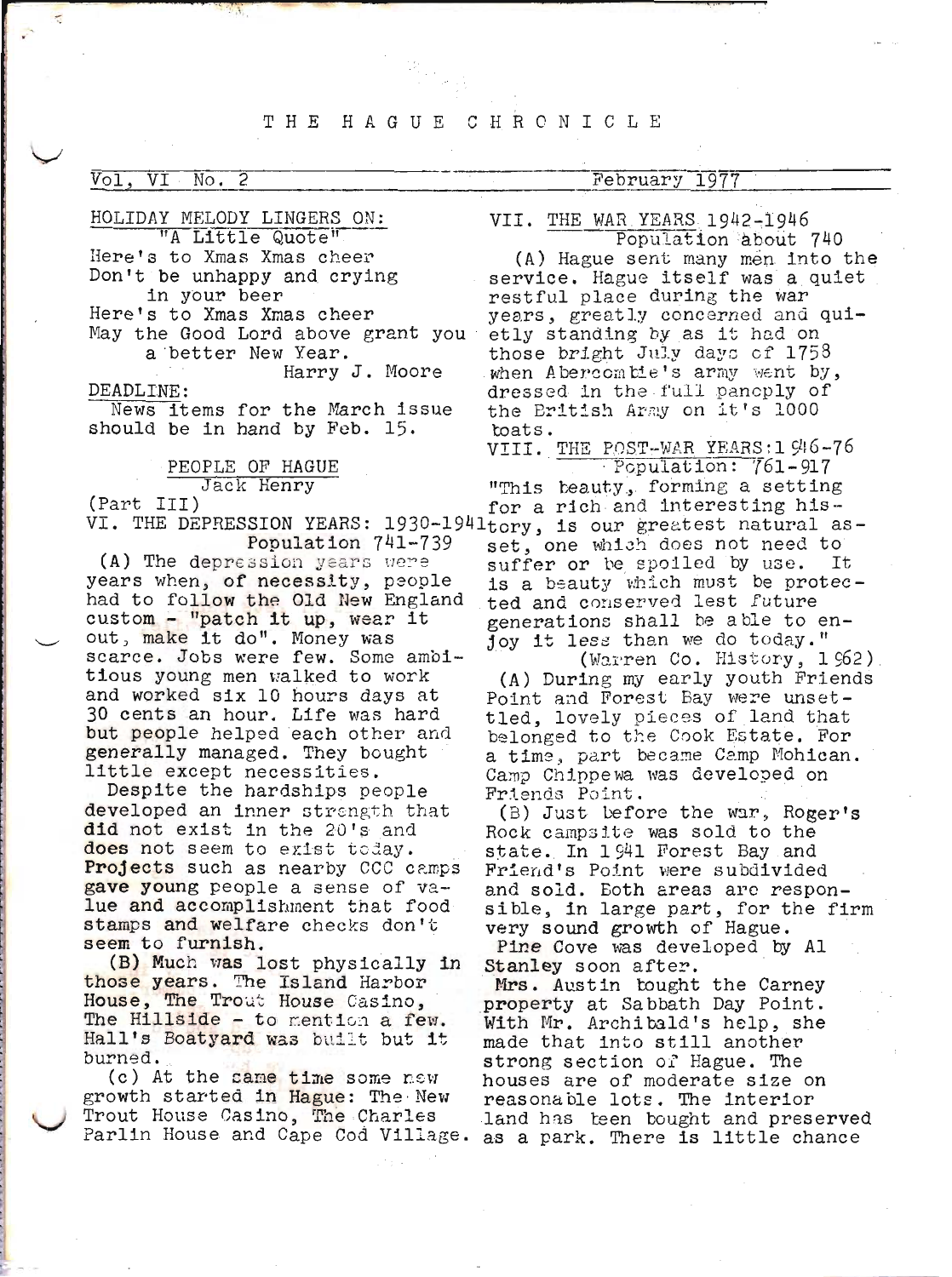PEOPLE OF HAGUE cont.

that it will become a motel row in the future.

(C) In the last ten years Hague also developed private campsites and played a role in the land boom that swept the country during 1971-73. Fortunately we have no half-finished homes, no large unfilled apartments, no vacant condominiums and, most particularly, no Ton-Da-Lay scattered about our hills.

So perhaps Hague, lying quietly between the mountains and the lake, has seen exciting events come and go. It has seen ways of life change, to be followed by new customs and new means of livelihood. The very physical aspects of the town which were once its handicap have now become its major resources as it shares its heritage and its beauty with thousands who know how to appreciate it.

(This is part three of a three part chronicle, researched by Mr. Henry for The Hague Historical Society. List of resources available on request.)

## CAPT. CHARLES HENDERSON, jr. USNR (Ret) writes:

"...'young' Jack Henry's article on people of Hague was particularly interesting. It stimulated partial memories of fifty years ago or more.

Was the Harris store sold directly to Lewis Burgess, and then<br>to John McClanathan?\* I remember as a boy, barefoot of course, the store was right across the road from the Burgess house (present Locust Inn). The store had a single step the length of its porch. a great place to sit and chew penny candy from those fabulous half rounded showcases just inside to The Motel and will be known as the door.

We watched the traffic go by, from the Ti road and the Grachite road, on its way to the steamboat landing or up to Silver Bay.

Traffic was mostly horse and wagon or pedestrians. And over across the road, hard by the iron and wood bridge over the brook, was the town monument, only in more recent years removed to the Robert E. Henry Park. I hope my memory is as accurate as my nostalgia for what was there during World War I.

When Mike Fitzgerald and his crew were repointing and repairing stone work on the Baptist Church, were there any watching who saw and remembered its original construction ty Pete Barnett? Perhaps someone in the Historical Society has identified all of the Pete Barnett masonry in the area? He was quite a craftsman..."\*

\* The Captain is accurage--Harris to Burgess to McClanathan.

Your editor was not--mispelled Burgess in the December issue. \*\* More details of Pete Barnett's life and works later. Meanwhile, all craftsmen please sign your works for posterity.

### THE OLD TROUT HOUSE MAKES WAY FOR PROGRESS

The old landmark came down very neatly without wrecking balls or any of the noise, confusion and waste of urban renewal.

It is being replaced by two log cabin chalets. They are being winterized, complete with fire places and each chalet contains two housekeeping units with separate entrances.

The old terrazzo floor was salvaged and now forms the base for a figure skating rink--already in use--and a games court in summer.

The Chalets plus The Lodge, which is also winterized and adjusts to one large group or several small cnes, have been added The Trout House Village Resort under management of Rotert and Lynn Patchett.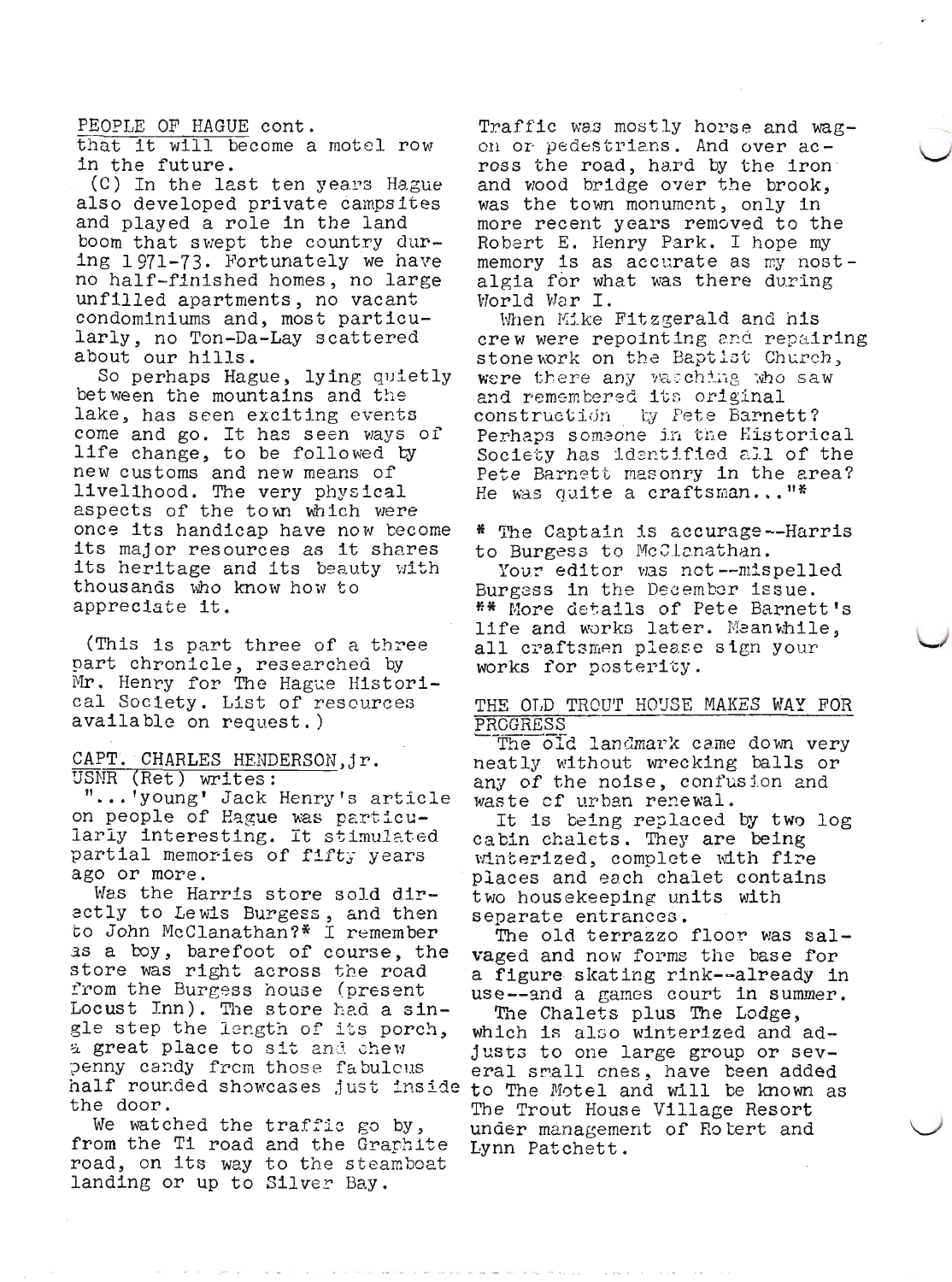#### OLD TROUT HOUSE cont.

The Patchetts discovered Hague when they came to visit Bob's sister at her "second home" in Bolton Landing. They started with a "second home" in Pine Cove and heard about The Motel while attending a wedding here. This became their year-round home. They purchased The Lodge, got into the winter guest business and when they heard The Trout House was for sale they couldn't resist.

They are doing most of the work themselves. Bob does the demolition, construction and restoration. Lynn does the housekeeping and decorating. They have salvaged old wood, bricks, stones, furniture, equipment.. "everything" and are carefully fitting it all to the Adirondack setting.

They come from Wyckoff, N.J. where they have an insurance business. They have three children: Scott is here with them, Bartara is studying Physical Education at The Un. of Mass. in Boston and Linda, married to G.J. Morgan, MD is living in Lyme, N.H. AND one granddaughter: Amy.

They like living in Hague because of "the lack of hustle and bustle of urban living" and "what God has given us here---it's heautiful". They love their view of the lake and the changing seasons. They find the winter weather axhilerating.

Hague now has three places with accommodation for winter visitors. Marge and Charles Burgey can take up to 28 at The Beachside and John and Carol Warren 20 or more at The Hague Motel.

With the advent of the Northway and improved thsulation for homes and clothing, more second homes people are coming for weekends and retiring to their "summor places". Silver Day Association is having winter conferences and Lake Placid is getting ready for another Olympics. If we keep this direction we may all be in business year-round. Hague is not

just "a nice place to visit", it's a good place to live. Minnesota reports a recent study found their crime rate drops in winter and "people are more cheerful". THE OLD HOUSE Like a ship the old house rides the storm, Billowing white, the snow piles high; The children, nestled in ted are warm, The wind in the chimney a lulabye. The timbers creak, the nail heads snap, The window panes, thick laid with frost, Are covered with what looks like a map Of magic forests or a world long lost, Where dragons and unicorns resort In flowers and ferns with unknown names. Is the ship asail to that distant port Of Makebelieve and childhood games? Sail on, old house, in my memory, Through winter storms, through summer scas, Through springtime shallows of greenery, Through autumn mists in a western breeze! Dorothy Goodfellow  $(S11ver Bey)$ MAJ. POBERT S. MEADE, USAF (Ret)

suffered a fatal heart attack on Dec. 15. He had just finished conducting a Christmas concert by the 7th Grade Orchestra at the Saratoga Junior High School in the auditorium which he designed.

He had been the Chairman of The Music Pepartment of the Saratoga Springs City Scheol District for 25 years.

The Board of Education has named the Senior High School Auditerium for him. The Saratogian editorial was a tribute to his contribution to the schools.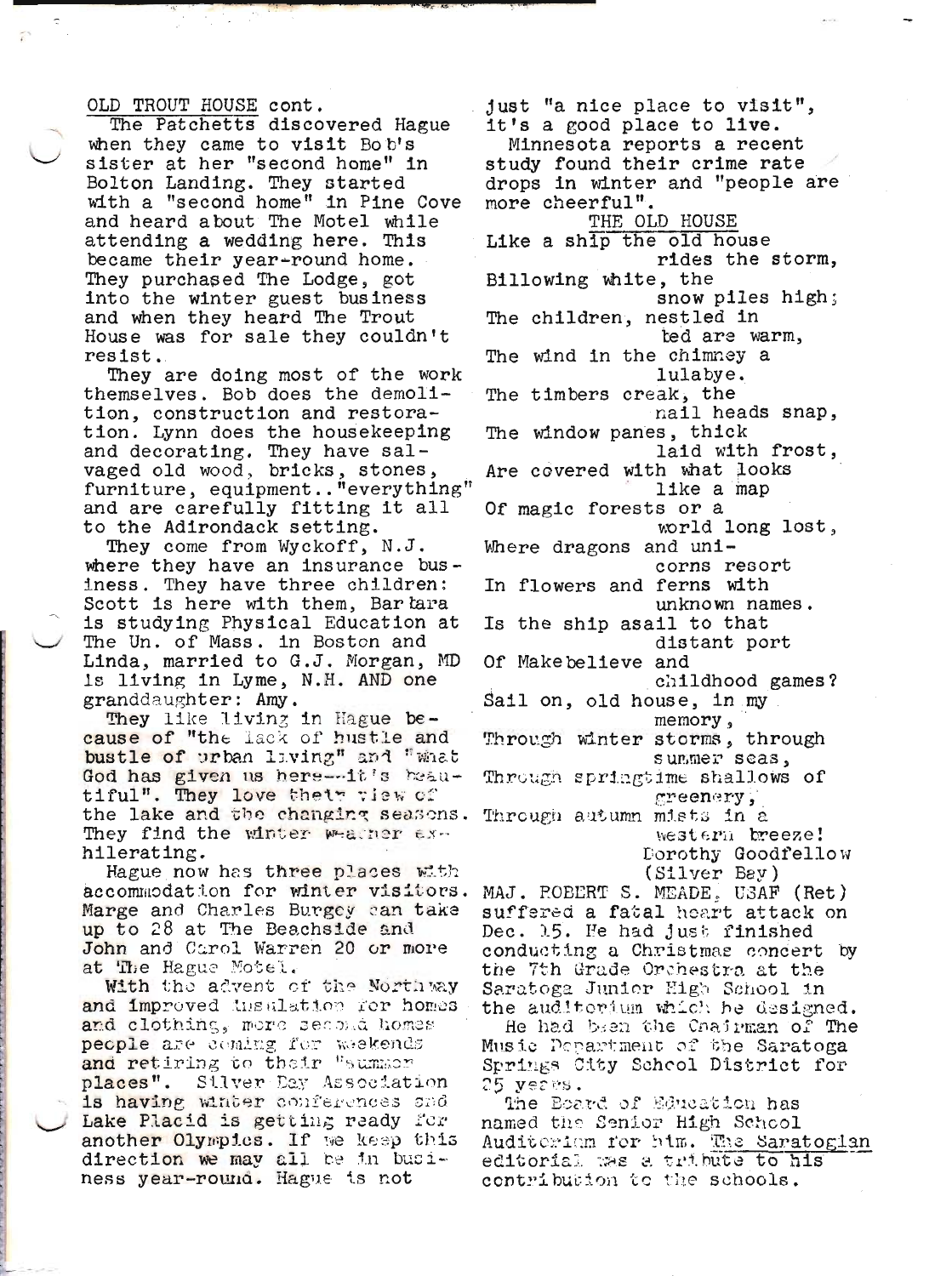ROBERT S. MEADE cont.

A Robert S. Meade Music Scholarship has been established for Saratoga school children in his honor and contributions are being sent to his wife Laura Meade.

Mrs. Meade will remain in Hague and continue her work with the children of Hague and Saratoga. She goes to Saratoga two days a week where she gives private piano lessons to 20 students and teaches music to all students in Hague Central School and five private pupils during the other three days each week.

She and Bob came here looking for a second home to which they could retire. She likes living in Hague because she enjoys the activities at Silver Bay Association and both winter and summer sports.

The twins, Marshall & Michael, are both teaching and working on their masters degree at The Un. of Conn. where they also play in a string quartet, combining theory and practice.

TOWN ZONING ORDINANCE IS OUR BUSINESS. It is not being imposed on us by an impersonal government agency.

The first draft has been put together by our neighbors and fellow property owners, the Planning Board.

It is now being studied by our Town Board, namely:

W. Keith DeLarm, Supervisor Wm. A. Cobb, Councilman Aaron M. Middleton, Councilman Harvey E. Yaw, Town Justice Richard E. Bolton, Town Justice We can call them, write to them, go to see them and attend the Public Hearing to "have our say".

Our ancestors built their houses close together, as Jack Henry says, "to protect each other from bears, cougars, wolves and sometimes vindictive Indians".

We now consider an agreement to preserve some space in our togetherness.

THE HAGUE CHRONICLE is edited and published monthly by H. Virginia Shattuck, Holman Hill, Hague, NY It is supported by civic minded citizens and local organizations mimeographed by Silver Bay Association as a public service and news items are solicited.

The proposed ordinance provides for amendment as our values change.

A Development Administrator would be appointed by the Town Board to administer and enforce these agreements.

A seven man Zoning Board of Appeals, (appointed also) would hear complaints and requests for variance when someone feels unfairly restricted.

The Planning Board would pass on Class B Regional Projects and add their advice when the Board of Appeals has received an application for variance.

The Adirondack Park Agency will retain jurisdiction over Class A Regional Projects, after consultation with our Planning Board, and will continue to interpret restrictions already imposed by state law.

Anything which has already been done or "substantially commenced" before the ordinance is passed would be "non-confirming use" and would be allowed to remain unless it is discontinued for two years, or can be changed to "equally or less non-confirming use".

Three people, in addition to<br>the members of both boards have secured copies of the proposed ordinance from Edward Crabbs to study it themselves.

Ten people, to date, have expressed their ideas to the Town Board re the kinds of land use they feel should not be permitted.

#### UNPAID GUARDIANS

The Planning Board, all of them as busy & hard working as the rest of us, have been struggling with an almost impossible job for about three years now.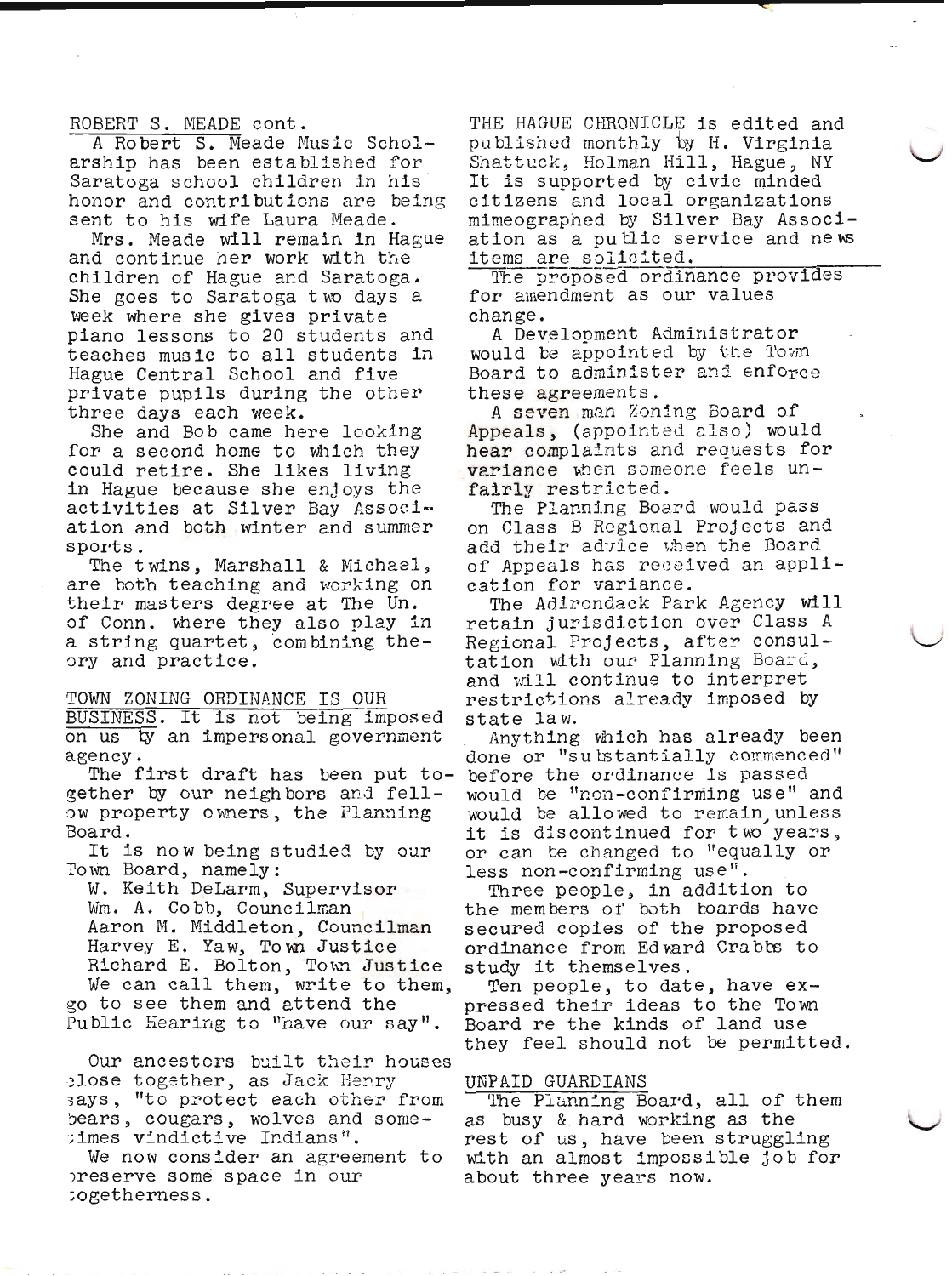#### UNPAID GUARDIANS cont.

They have been trying to establish a plan which would preserve our scenic beauty and pleasant small town atmosphere and, at the same time, protect the rights of property owners to do what they think best on their own land, so long as they do not lower the value of their neighbors' or do permanent damage to the enyironment or obstruct others in their pursuit of health and happiness etc.

They have trudged over miles of terrain and studied topographic maps checking soil, slope, drainage, vegetation and scenic value, talked to property owners and put  $\tt 1t$  all together for us.

Eoth Town Board and Planning Board meetings are open to the public and a show of interest would be appreciated:

Planning Board will meet on Feb. 10 & 24, & Mar. 17 at 7:45 PM in the Town Hall.

Town Board will meet Feb. 8 at 7:30 PM in the Town Hall TOWN BOARD ANNUAL ORGANIZATION

MEETING. Jan. 4:

The Post Star of Glens Falls will continue to be the official newspaper for Hague.

Wage scales fixed for the year. Mileage rate will be fifteen cents per mile.

Records of Account from Supervisor and Justices of the Peace were audited by the board and approved.

Fredericka Sharpe appointed new Custodian of the Town Hall.

Herbert Belknap retired from positions of Dog Warden and Ordinance Enforcing Officer. A replacement is being sought.

Reappointments:

Mary Alice Hall - Registrar of vital statistics

Harry White - Chairman of the Board of Assessors

W. Keith DeLarm - Town Budget Officer

Vila Fitzgerald - Town Historian The new ski tow is now waiting for state inspection.

W. Keith De Larm Town Supervisor

SCHOOL BOARD MEETING. JAN. 11: Mr. David DeFranco reported on the science program

Mr. Charles Coleman was appointed English teacher and Mrs. Christiane Nugent was appointed as language teacher.

Dr. Joseph Verdone was appointed Hearing Officer as provided for in Chapter 853, the law dealing with handicapped children.

Reports were made ty the Principal on:

The "open meeting law".

Possible revision of curriculum involving the departmentalization of grades 4, 5 & 6 and the restructuring of the minicourses in the high school.

A resolution, from the Warren County Board of Supervisors, petitioning the Governor and the legislature to re-examine the real estate law which exempts religious, charitable, hospital and educational institutions from real estate taxes.

Letter sent to the Town Board expressing appreciation for making possible the movies presented during Christmas recess.

A provision of H.R. 13367, the law which extends and amends Federal Revenue Sharing, allowing federal revenue sharing funds to be allocated to school districts through the county. A letter has been sent to the Town asking for the procedure to be used in applying for these funds.

School districts depend, for the most part, on real estate taxes as the main source of revenues, while towns receive sales tax revenues and federal sharing revenues in addition to real estate taxes.

NEXT MEETING: Feb. 14 at 7 PM in the Home Economics Room at The Hague Central School. Rudolph Meola, Principal

AMBULANCE SQUAD ANNUAL REPORT For 1975: 80 Runs 3,792 Miles 505 Man Hours